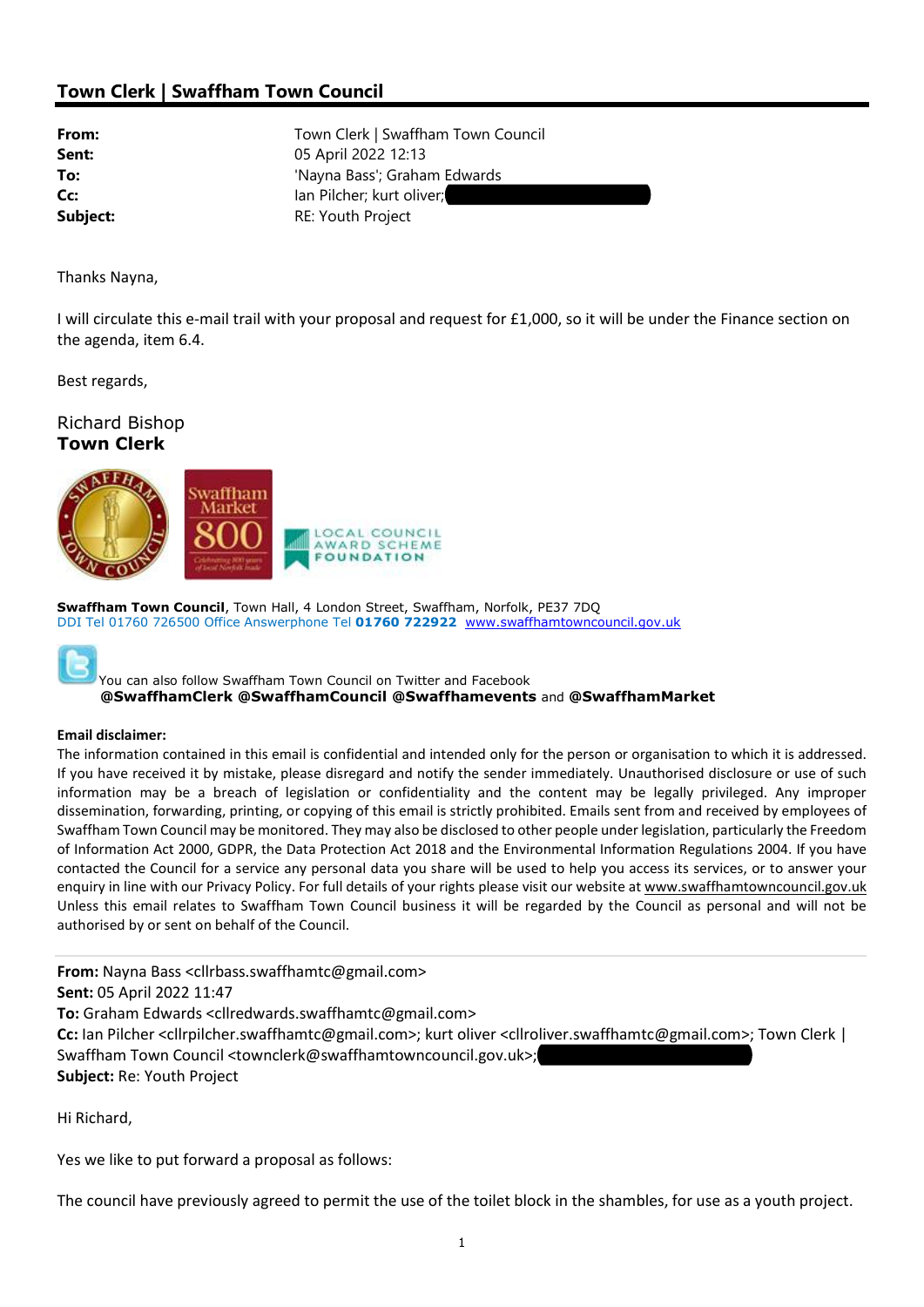To move this forward, we propose to provide a basic facility by the beginning of the summer holidays 2022, aimed at young people aged 11-17.

We're yet to secure funding but would like to ask the council to support this project, with an investment of £1000 to begin work and secure more funding.

On Tue, 5 Apr 2022, 10:27 Graham Edwards, <cllredwards.swaffhamtc@gmail.com> wrote:

As we discussed Kurt you have to start somewhere otherwise we simply go around in circles, so, let's put the proposal under pressure and see what we can deliver.

Best regards.

Cllr Graham Edwards Mobile : 07919 88 88 72

On Tuesday, 5 April 2022, 10:21:57 BST, kurt oliver <cllroliver.swaffhamtc@gmail.com> wrote:

That sounds like the logical thing to happen Ian.

I have a suspicion that the first question from the council will he funding, currently we have zero but we do have a sub plan to engage local business and tradesman to get the site to a standard to open.

Fingers crossed

On Tue, 5 Apr 2022, 10:13 Ian Pilcher, <cllrpilcher.swaffhamtc@gmail.com> wrote:

Just an aside - I thought that one reason for restricted access to the Toilet Block, was the use of the space for equipment storage.

However, since then, Council has agreed that the Cemetery Chapel shall become storage space. So, presumably, the Toilet Block could be cleared out with excess materials being removed to the Chapel.

Regards Ian

On Mon, 4 Apr 2022 at 16:35, Town Clerk | Swaffham Town Council <townclerk@swaffhamtowncouncil.gov.uk> wrote:

Hi Nayna,

Thanks for your e-mail. This is timely, as I am now preparing the Agenda for the Full Council meeting next Wednesday 13<sup>th</sup> April, can you just confirm if you are ready to put your proposal to the Council or do you need a little longer? If you are ready, have you any details you want to circulate in advance of the meeting or do you just want to put your proposal verbally?

If you could let me know by close of business on Wednesday – thanks.

Best regards,

Richard Bishop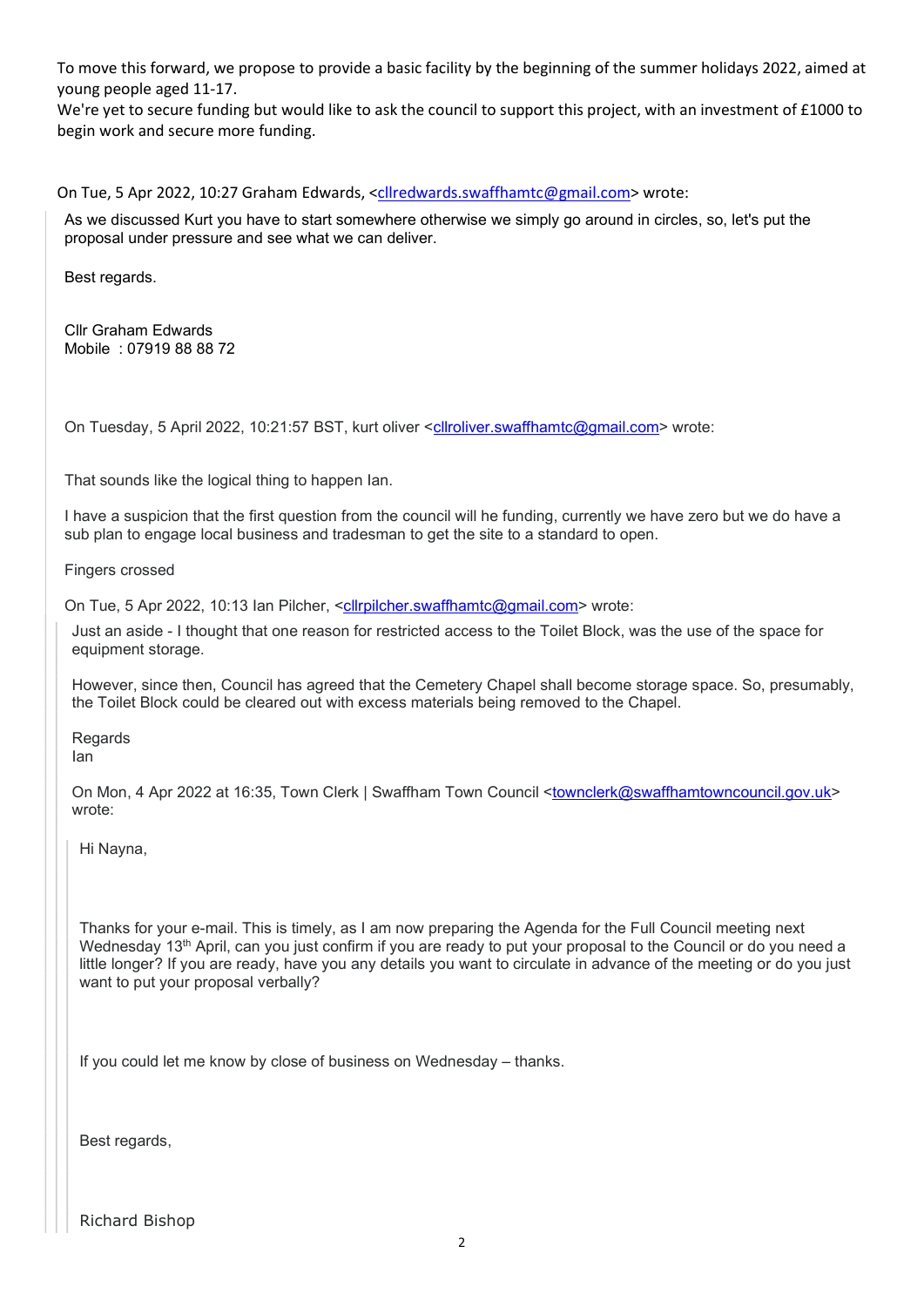